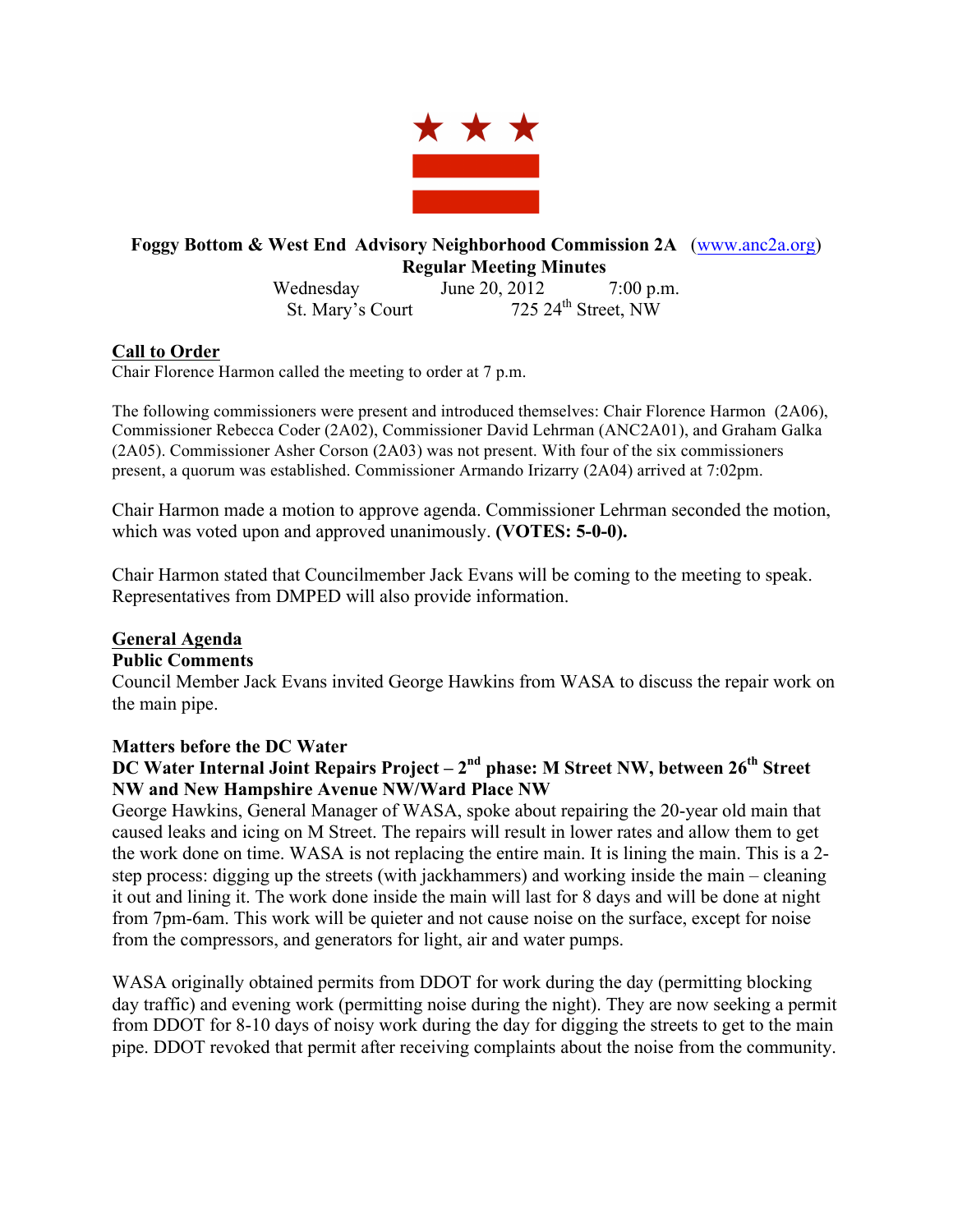Concerns and requests from community members focused on having the work done during the day. In response to questions from community members and Commissioners, Hawkins stated:

- DDOT determined work day hours from 9:30am-3:30pm (non-rush hours).

- WASA is scheduled to work for 25 days at each site.

- Destructive noisy work (digging up the street) will be done from 9:30am-3:30pm for 2-3 days.

- Hawkins had contacted the ANCs before on June 2011.

- If the work is scheduled for the day, it will provide only 4-5 hours of productive time and will push the project 6-8 weeks.

- The work will not affect morning rush hour on M Street, since it is one way in the morning

- Water service will not be disrupted

- WASA will try to muffle noise

Hawkins suggested that community members sign up at dcwater.com in order to see their water usage. WASA will alert residents if their water usage is outside the parameters.

Commissioner Coder stated that when the ANC approved their original request in June, it was understood that the request was for 9pm. She also stated that similar work in Georgetown is done during the day.

Commissioner Coder read the draft resolution to Terry Bellamy of DDOT requesting that the repair work on the main pipe under M Street be done from 7am to 7pm. The resolution requests DDOT to consider M Street as a non-rush street, which would allow WASA to work longer hours during the day. The resolution also requests the generators be moved further away. Commissioner Irizarry seconded the motion and was voted upon and passed unanimously. **(VOTES: 5-0-0.) (Attachment # 1)**

### **Safety Report**

Lt. Donald Craig compared crime and arrest statistics of PSA207 for the past 30 days and to those of last year. There was a decrease in every category except robberies committed without a gun (also known "snatch pursing crime"). There was an increase of crimes committed during the holiday weekend. GWU police caught 4 of the 6 robbers. Arrests have increased from 441 to 534, resulting in a decrease in crimes. Lt. Craig stated that a photo of the suspect in question was not obtained.

Lt. Craig discussed the homeless situation in the surrounding parks, including at  $26<sup>th</sup>$  and K St. He has emailed and worked with Commissioner Corson and other ANCs. The homeless have placed tarps over their belongings and set up furniture. DC government is in the process of determining who is responsible – DDOT or NPS. If the City evicts the homeless, the City is responsible for securing their property.

DDOT and NPS have a memo of agreement, in which they share responsibility of maintaining the parks. The median strip near the Saudi Embassy is jointly maintained by the City and the Embassy of Saudi Arabia.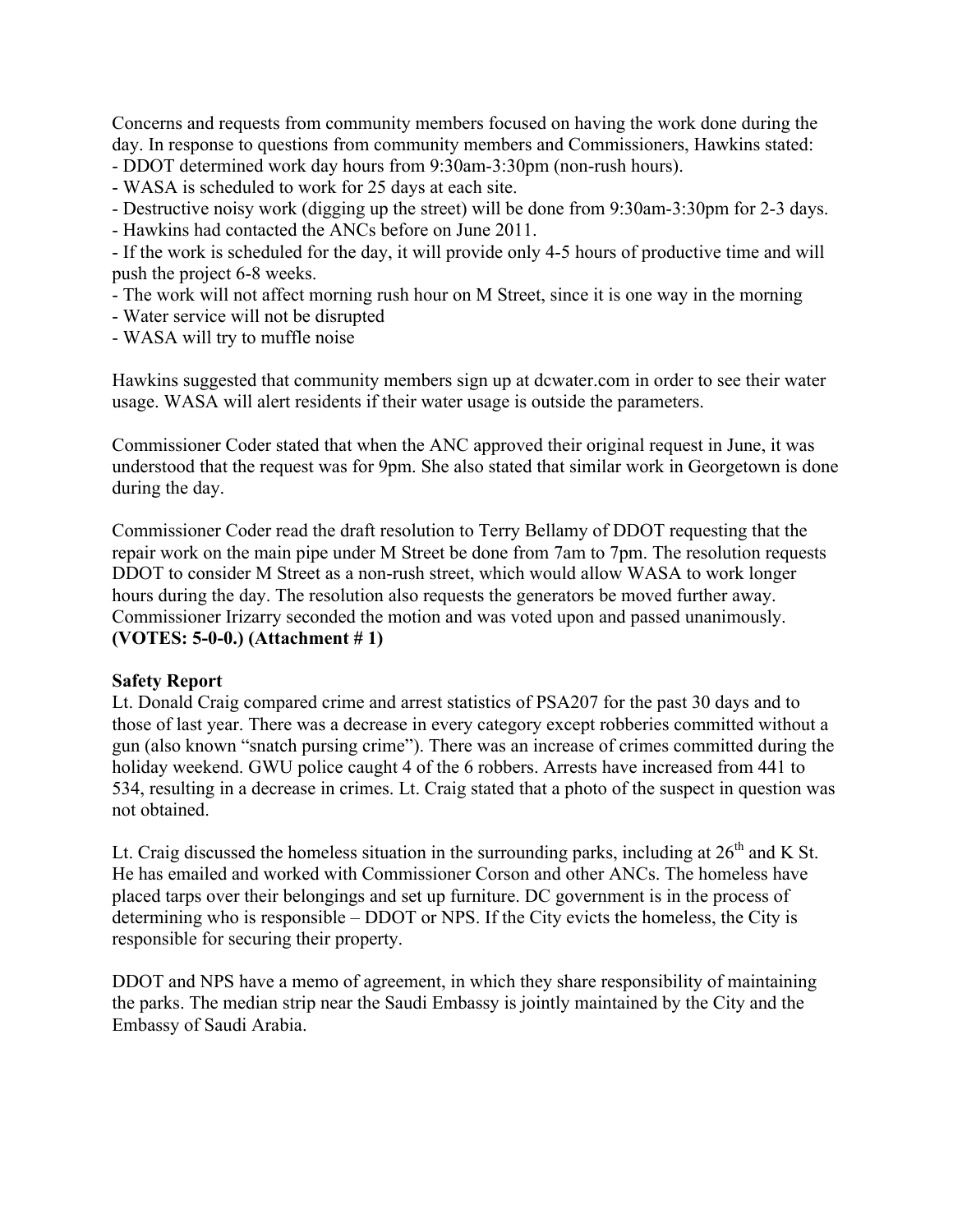Community members suggested that if the problem of the homeless encampments is not cleaned up, the issue should be included as an item in next month's agenda since it is not a small problem and causes frustration and is a drag on the community and its property values.

Chair Harmon and Commissioner Coder stated that this is a complex issue, and they will work collaboratively with all the parties.

Cpt. Eric McGuire, of Truck Company 2, distributed extra CPR pocket brochures

### **Public Comments**

Community member Marija Hughes thanked Commissioner Irizarry for all his work on the shuttle bus. She has taken 26 trips on the bus. This past Monday, there were two bus trips to Trader Joe's and Georgetown Safeway. There has been an increase in the number of trips. It is also a way for community members to meet other residents.

Marija Hughes also raised the problem regarding a GWU generator. Commissioner Irizarry stated he will work through the red tape to control this generator problem.

Community members raised the issue of parking on the sidewalk in front of the Ritz Carlton Hotel. The Hotel has stated they cannot do anything about it, and the police said the hotel approved the parking on the sidewalk. Chair Harmon will follow up with this issue.

Community member Ellie Becker stated Chancellor and Mayor will cut the education budget for those schools with fewer than 200 students. Her letter was published regarding this issue is published in the most recent issue of The Current. Ward 2 Meeting on Schools will be held June  $27<sup>th</sup>$  at the Francis-Stevens Center.

Community members stated that Bob Voight will be honored at the next FBA meeting to be held July 3rd . However, this will be a surprise for him.

Jack Jacobson introduced himself as the candidate for State Board of Education for Ward 2. He listed his accomplishments and goals. Mary Lord will be running for the At-Large position on the Board of Education.

Britany Waddell of GWU introduced the new Community Relations Director Richard Livingston, who will handle on and off campus development.

### **Army Ten Miler**

No one was present to provide information regarding changes to the Army Ten Miler.

# **Navy-Air Force Half Marathon and Navy 5-Miler – Sunday September 16, 2012.**

Julie Hanson presented information on this marathon:

- it will start at Constitution and  $15<sup>th</sup>$  on Washington Monument grounds
- it will run through Haines Point, 24<sup>th</sup> St on Rock Creek
- wounded warriors race will begin at 7:15-7:30am
- regular runners will begin at 7:45 –8pm regular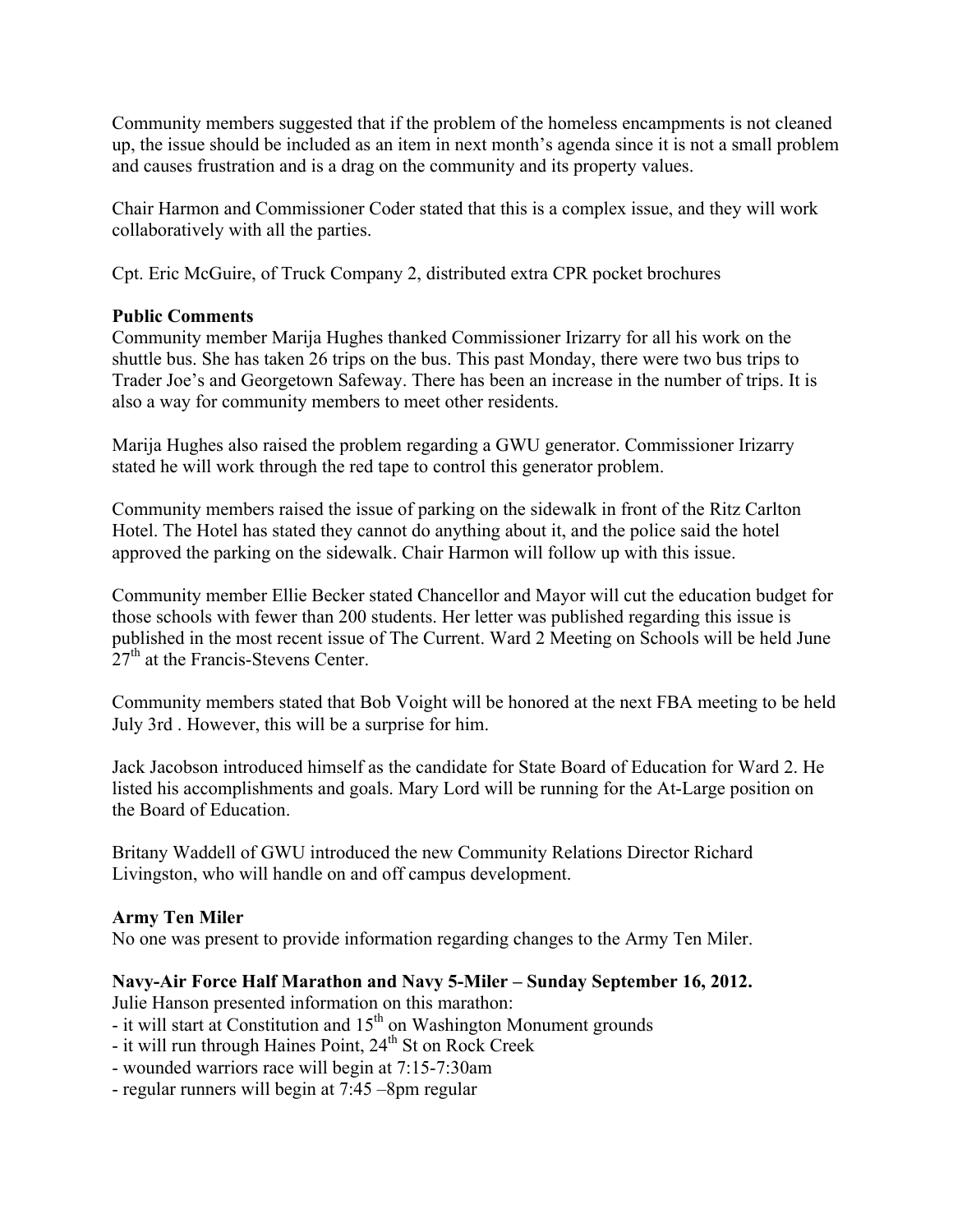- they are expecting about 3000 participants
- road closures will occur from 7am-10:30am, on a rolling basis
- all roads will be cleared by 11am

Chair Harmon made a motion for a non-objection letter on behalf of the Navy Airforce Marathon, allowing for relevant street closures. Commissioner Irizarry seconded the motion, which was voted upon and passed unanimously. **(VOTES: 5-0-0.) (Attachment #2)**

### **Stevens School Update**

Stevens from DMPED provided an update on the development project of the Steven School. There are 17 pairings combinations (educators and developers), involving 5 different educators and 4 different developers. They will present their proposals to the community early July at a Special ANC meeting. The community will have 30 days to submit their comments to these proposals. The teams will present to the DC agencies: Office of Planning, Deputy Mayor of Education, and DMPED.

### **West End Library and Fire Department Development Update**

Fire Chief Matt Hale stated he was working with the developers and Battallion Chief Faust to identify a temporary location for the Fire Department and identify monies for this move.

Commissioner Harmon stated the Zoning Board turned down request from Renaissance Library for a rehearing. An appeal is expected and will delay the project and involve it into a legal battle.

#### **Square 50**

DMPED stated that DC government has set aside \$70 million funds for affordable housing on Square 50. They are still working with DC on the language to allow the taking of capital dollars for the purpose of building affordable housing. It involved exchanged monies from capital funds to legislative funds.

### **West End Library**

DMPED is working with DC to obtain monies for the relocation of the West End Library to the Thai Restaurant  $(23^{rd}$  and M St).

Commissioner Harmon stated she was excited about affordable housing on Square 50.

### **Village in West End/Foggy Bottom Update**

Commissioner Coder said a permanent board was established. The Village is in the process of surveying constituents for services. The survey can be found on the Foggy Bottom Association website. The Village is starting a fundraiser and recruiting volunteers.

#### **Regulatory Agenda**

### **Watergate Wine and Beverage Renewal of License**

### **McLeary Liquors Renewal of License**

No action was taken for the ABRA renewal application for Watergate Wine and Beverage (2544 Virginia Avenue) and McLeary Liquors (1776 G Street). Commissioner Irizarry stated he had not received any complaints about them.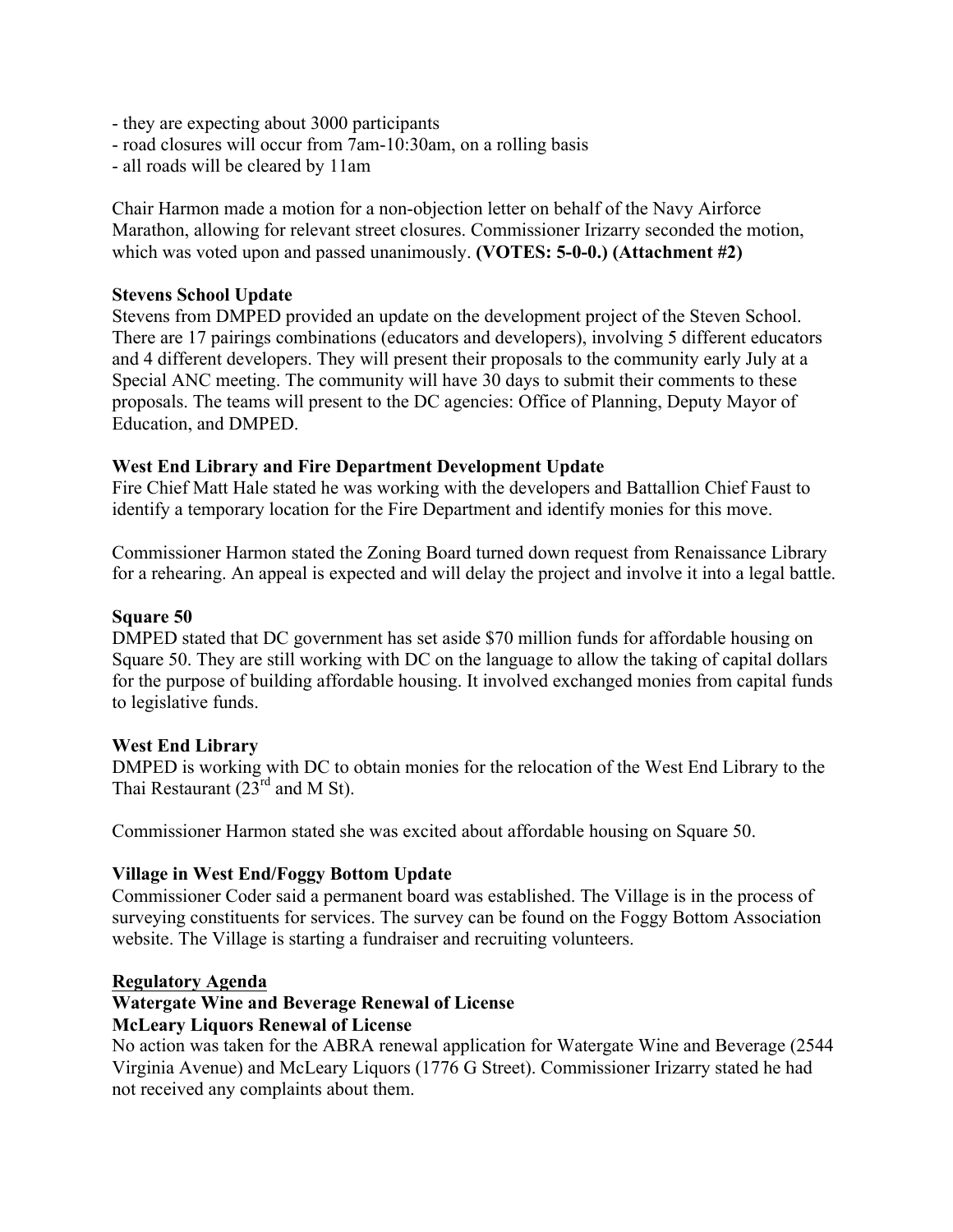### **McFadden's (2401 Pennsylvania Avenue) strategy to address security incidents**

Commissioner Coder stated an increase in problems related to McFadden's Restaurant, which was established about 8 years ago. The pattern of problems has not been addressed. From Jan – April 2012, there has been fighting inside the club, assaults on police officers, interference with arrests, and attempts to sell alcohol to underage patrons. These activities have impacted the peace, quiet and order in the community. Commissioner Coder stated that a stronger stance from the ANC2A was needed. She would like to invite McFadden's to address these problems.

Chris Fox, general manager of McFadden's since June 2012, introduced himself and stated that McFadden's had management and staffing issues in the past, but they have made some changes to address these issues:

- placed installation in the walls along Pennsylvania Avenue
- have doorman staffing 7 days/week to prevent selling to underage patrons
- staff at the front will use radios to communicate any problems
- MPD will stand out front
- they have contracted directly with MPD to control the crowds, not allow loitering
- they have increased security inside the club from 5-9pm

Chair Harmon expressed her appreciation for his coming to the ANC meeting.

Commissioner Coder expressed her appreciation for their willing to address these issues, and is looking forward to their written plan to address these issues.

Commissioner Lehrman stated that McFadden's had made an important gesture by coming to the ANC2A meeting. He encouraged them to have tighter communications with GWU to deal with under-age drinking and fake ids. He also suggested they contact Jeremy Pollack of Tonic, who has coordinated with GWU to control this problem.

Officer Raydon PSA207 (Jan 2012 reassigned) is working as detail at McFadden's to move patrons out of the sidewalk by 2:30am. He looks forward to suggestions from the community. He can be reached at Raphael.raydon@dc.gov.

Community member Sara Maddux stated that McFadden's patrons have vandalized the parking meters over the weekend, which have been repaired within the following week.

### **Riverside Liquors**

Sadam Hussein introduced himself as the owner of Riverside Liquors and responded to criticism about sales of liquor to underage patrons. He stated the ABRA regulations about single serve sales applies only to containers 24 oz or larger, which cost \$5 or more.

To evaluate ids, Riverside staff uses scanning machines, blue-ray light, and written records. They have confiscated about 100 fake ids. They are contesting ABRA reports of their three violations for sales to under-age patrons.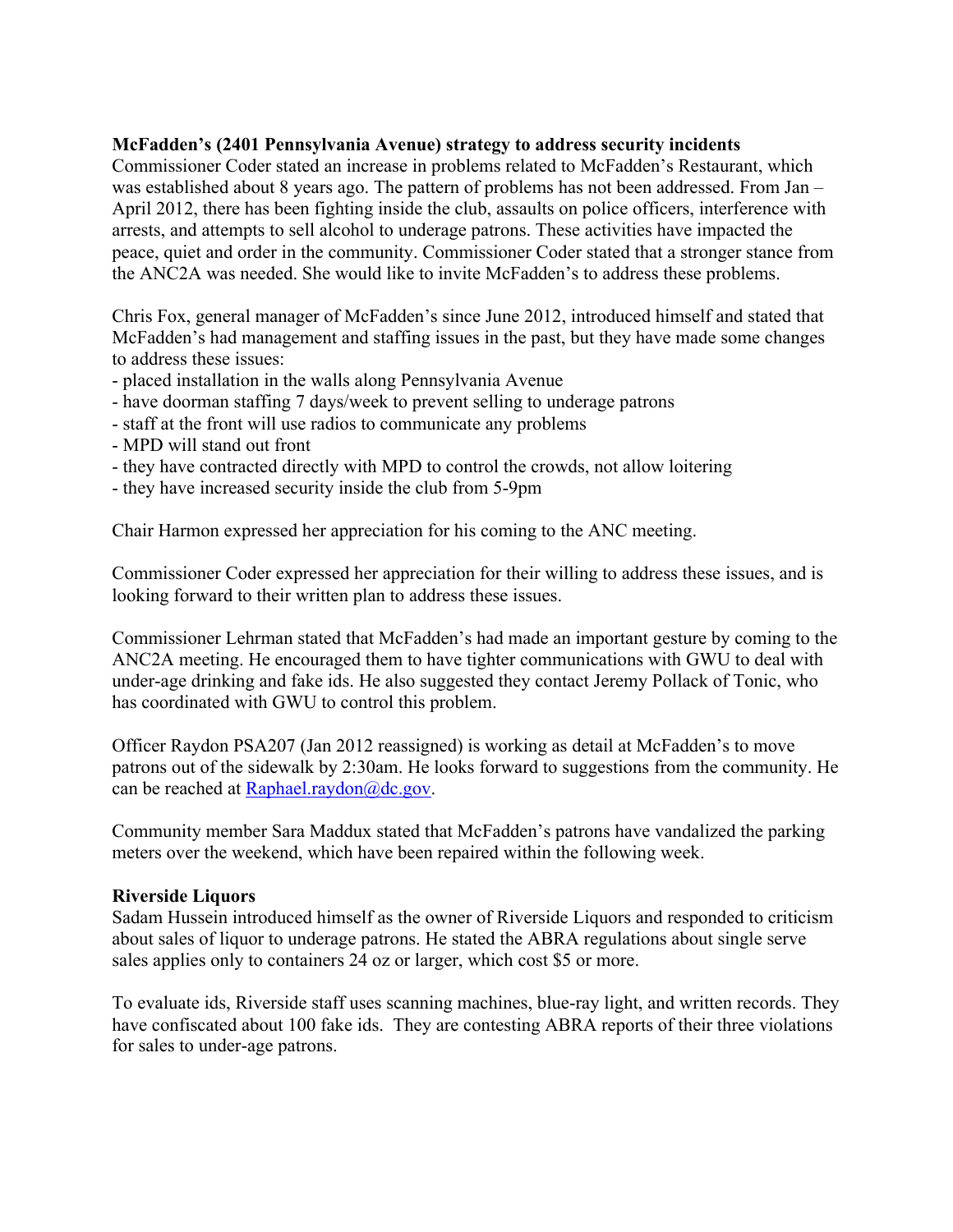Chair Harmon expressed her appreciation for his presence at the ANC2A meeting. She stated that if the ANC is notified of violations from ABRA, the ANC2A policy in the past has been to vote to revoke the ANC's letter of support for single sales.

## **Matters Before the Zoning Commission**

**ANC2A Minor Modification to GWU Campus Plan re GWU Advisory Committee** Chair Harmon stated she is still working with GWU regarding the resolution. This item will be transferred to the July meeting.

# **GWU Minor Modifications to GWU Law Learning Garage (Square 103) (2000 G Street)**

GWU sought approval for a temporary above-ground parking building a year ago, to offset the demolition of the garage under its 2007 campus plan. It will be used to access the garage's underground classrooms and parking. This project is at the first stage PUD. GWU will return to the ZC and ANC for further actions.

GWU is now seeking minor modifications from the Zoning Commission at the upcoming hearing on Monday. Because it involves minor modifications, a public hearing will not be scheduled. They sought a letter of support from ANC2A.

Susi Cora of GWU Office of Planning presented the design changes to the temporary structure:

- Minor design changes will improve the project, making it smaller and more energy efficient.

- Pervious green space will increase from 24% to 26%.
- The dimensions of the pavilion will change: 68-43.5' long, 23" to 18.3" high.
- The external panels will be changed to metal panels.
- The entrance plaza will change from granite to brick.
- The wood screens will be flattened and lengthened.
- The parking area will remain concrete flooring.
- The total square footage will reduce from 2575 to 1840 sq ft.
- Access to the garage will be underground.
- there will be one level dedicated to program space at the ground level
- If GWU wants to develop the site in the future, they will demolish this temporary structure.
- The ground floor will have all glass in the front.

- The permeable area will be located around the building, and act like a green roof for the parking garage below ground.

Community member Barbara Kahlow stated the West End Citizens Association opposed the project.

Commissioner Lehrman left the room temporarily.

Chair Harmon made a motion for a letter of non-objection to GWU minor modifications to the GWU Law Learning Garage (Square 103). Commissioner Coder seconded the motion, which was voted upon and passed. (**VOTES: 4-0-0) (Attachment #3)**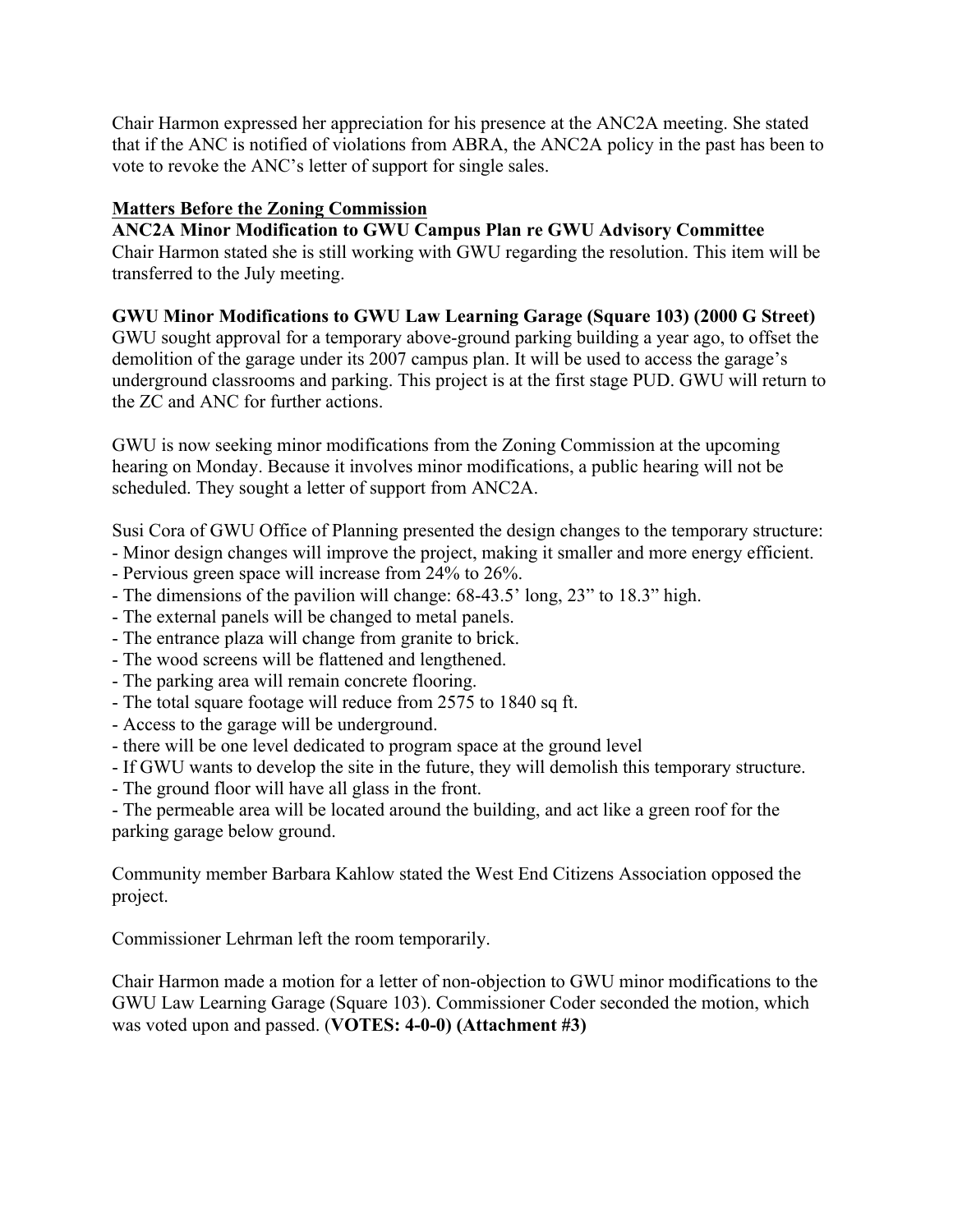### **Minor Modifications to the Minshall Development (2001 L Street) PUD**

John Stewart introduced himself as the manager of the Minshall development project and outlined the changes:

- cleaner more modern building
- retail arcade (located on  $1-3<sup>rd</sup>$  floors) is set back
- moving the entrance to  $20<sup>th</sup>$  St
- providing retail on the corner of  $20<sup>th</sup>$  and L for more retail
- renovating the interior of the building

Commissioner Lehrman returned to the meeting.

Commissioner Coder complimented these improvements. She stated that arcades were a new vision and provided area for retail and community interaction.

Commissioner Coder made a motion to draft a letter of support for the minor modifications to the Minshall Development. Commissioner Lehrman seconded the motion, which was voted upon and passed unanimously. **(VOTES: 5-0-0). (Attachment #4)**

### **Matters Before DDOT Public Space Committee**

### **GWU Foggy Bottom Centennial Banners**

GWU proposed to hang banners from light poles on campus in February 2012 of similar size as previous ones. They are seeking from ANC2A approval to extend annual permit from DDOT. The current permit expires in August.

Commissioner Lehrman made a motion to support the Banner signs. Commissioner Coder seconded the motion, which was voted upon and passed unanimously. **(VOTES: 5-0-0). (Attachment #5)**

# **US Institute of Peace (23rd and Constitution) Application**

The representative of USIP presented changes in response to Homeland Security and safety concerns. They sought a letter of support or non-objection from ANC2A to use when presenting in front of the Public Space Committee.

The changes include:

. install 14 stainless retractable bollards on the plaza located at  $23<sup>rd</sup>$  Street and Constitution Avenue

- bollards will prevent cars from driving into the plaza
- bollards can be lowered to provide access to WASA
- bollards will be located on the paved area and not the sidewalk
- small egress stair on south west end
- security upgrades will apply to elevation and walls
- assessment needed to put up walls
- small egress stair will be located on the south west corner in a 15' x 15' public space

USIP is a federal agency focused on conflict resolutions and to re-establish municipal and government relations. They have a 20,000 sq foot public education center and 250 employees.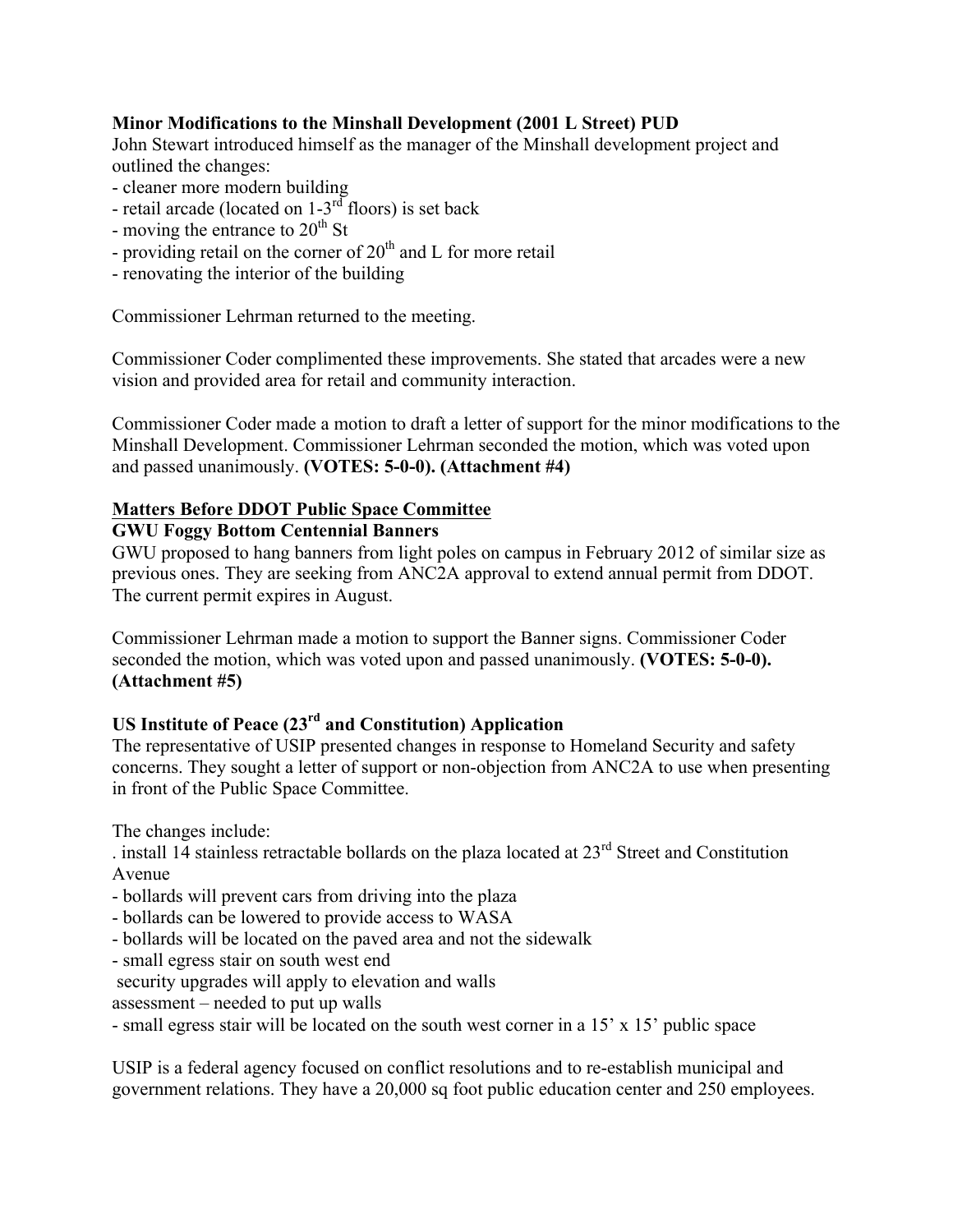Commissioner Irizarry stated he supported a letter of no objection since the changes would have a minor affect. Commissioner Lehrman advocated for a letter of support since the changes were advantageous and provided cost-savings.

Commissioner Irizarry made a motion to provide a letter of non-objection to the minor modifications to the US Institute of Peace. Commissioner Coder seconded the motion, which was voted upon and passed unanimously. **(VOTES: 5-0-0) (Attachment #6)**

### **22 West Condominium application for improvement of front garden (1177 22nd Street)**

Sherri Kimbel (from Councilmember Jack Evan's office) gave the presentation regarding the additions and changes to the front garden of 22 West Condo. This front garden is located on public space in front of the condo and next to the gas station. The changes would be of no cost the DC government. Ward 2 Councilmember Jack Evans has written a letter in support of these improvements. 22 West Condo sought a letter of support from ANC2A.

Commissioner Coder stated these changes would not impact pedestrian flow and would improve the neighborhood. Commissioner Irizarry has received support from his constituents. Chair Harmon stated the changes enhanced the living space of West End and the neighborhood.

Commissioner Coder made a motion to provide a letter of support for the changes to the public space garden at 22 West Condo. Commissioner Irizarry seconded the motion, which was voted upon and passed unanimously. **(VOTES: 5-0-0.) (Attachment #7)**

### **Miscellaneous Items**

### **National Park Service Work in ANC2A**

Commissioner Irizarry read his resolution expressing appreciation to the National Park Service for their work in rehabilitating and renovating Watergate Circle (its statue and landscape) and for keeping the neighborhood informed and their excellent relationship with ANC2A. They mowed the grass, cleaned the area from litter and controlled the erosion problem. He made a motion for this resolution. Chair Harmon seconded the motion, which was voted upon and passed unanimously. **(VOTES: 5-0-0.) (Attachment #8)**

### **WMATA Service Work in ANC2A**

Commissioner Irizarry made a motion for a resolution expressing appreciation of the work and renovation done by WMATA of the Foggy Bottom metro station, including the canopy, and second stairwell. Their work was timely, starting in the fall and ending in the spring. He invited to present more information on the second stairwell entrance and other possibilities. Patrick Kennedy, WMATA intern, will inquire about information regarding the second entrance.

### **Administrative Agenda**

### **March 2012 Minutes**

Commissioners discussed the March minutes and proposed some changes. Chair Harmon made a motion to approve the March minutes with these changes. Commissioner Lehrman seconded the motion, which was voted upon and passed unanimously. **(VOTES: 5-0-0.) (Attachment #9)**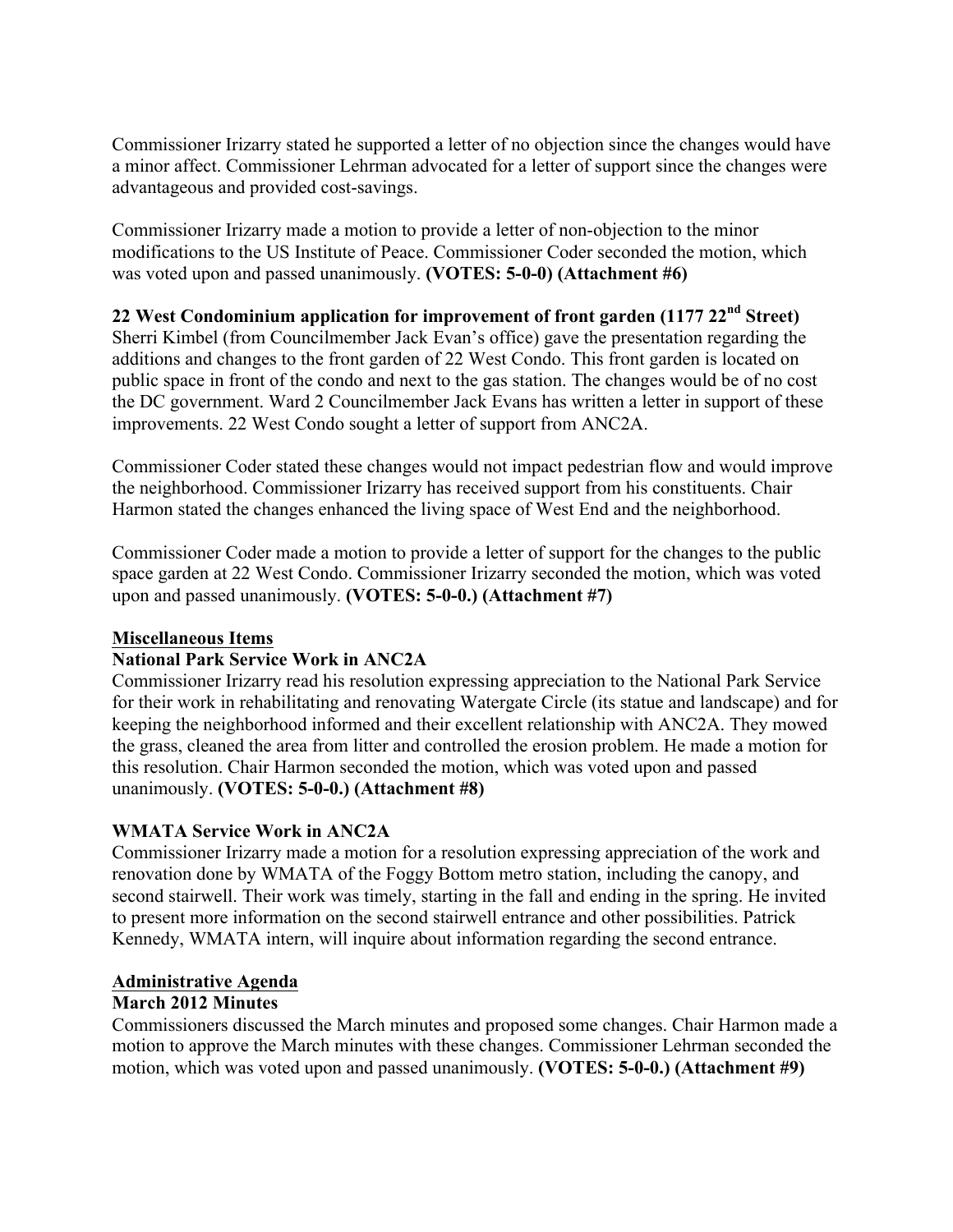There being no further business, ANC2A Commission adjourned at 9:20pm.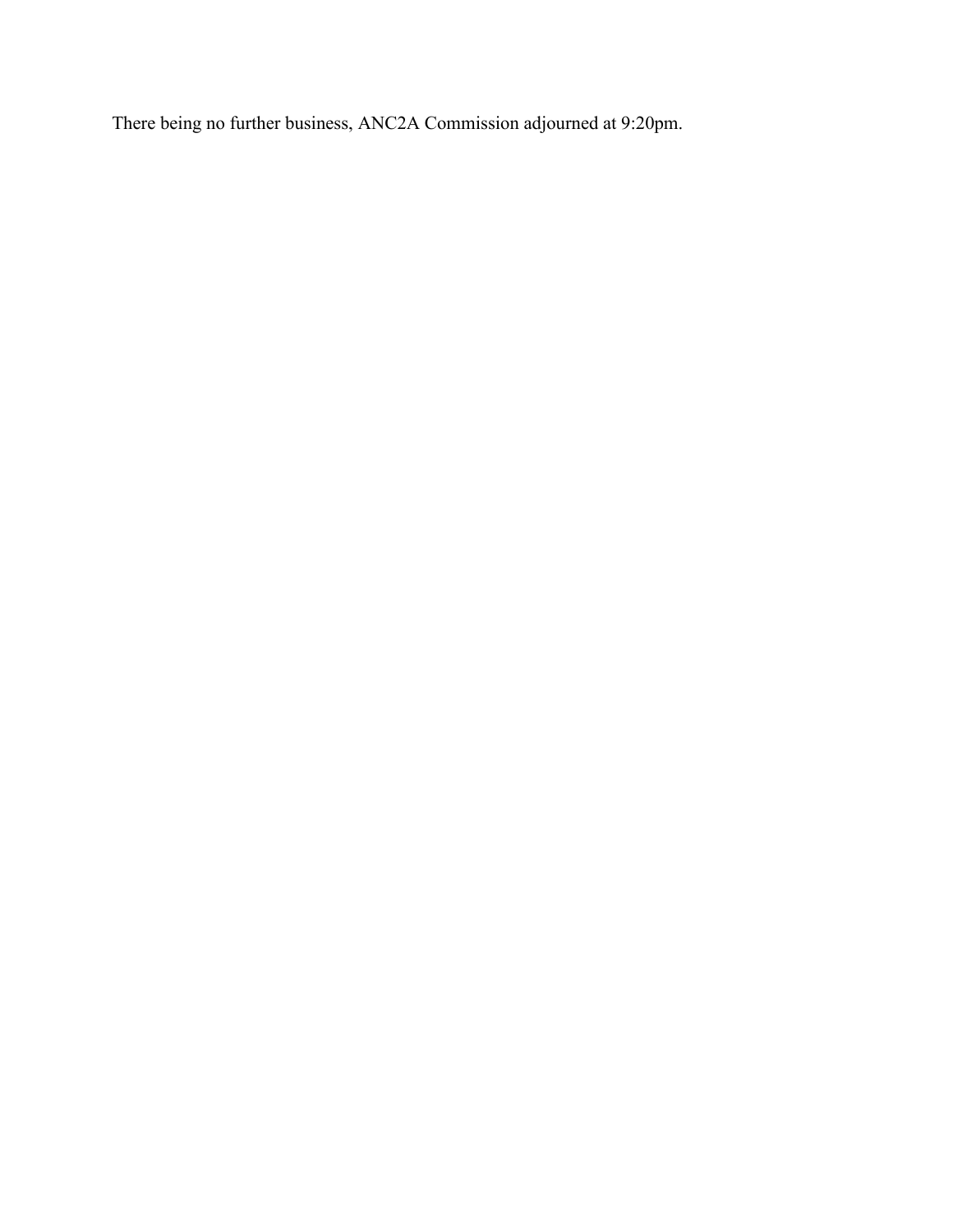Government of the District of Columbia Foggy Bottom and West End Advisory Neighborhood Commission 2A



c/o West End Library 1101 24th St., N.W. Washington DC 20037

June 21, 2012

Terry Bellamy Director, DC Department of Transportation 55 M Street, SE Washington, DC 20003

### **RE: Night-time Construction Permit for DC Water Internal Joint Repairs – 48" Water Main from New Hampshire Avenue to M Street, NW in the West End**

Dear Mr. Bellamy:

At a duly noticed, regularly scheduled meeting on Wednesday, June 20, 2012, Advisory Neighborhood Commission (ANC) 2A discussed residents' concerns about the proposed nighttime construction work planned for the West End. With 5 of 6 commissioners present, constituting a quorum, the ANC unanimously (5-0) passed the following resolution:

WHEREAS, DC Water had received a night-time construction permit from DC Department of Transportation to complete repairs related to internal joints for the 48" water main that runs along M Street in the West End neighborhood from New Hampshire Avenue to  $26<sup>th</sup>$  Street, NW from 9:00 pm to 6:00 am Sunday through Friday;

WHEREAS, the West End neighborhood is located in the Northwest quadrant of the city, with boundaries as defined as K Street on the South, Rock Creek on the West,  $21^{St}$ Street/New Hampshire Avenue on the East and N Street on the North;

WHEREAS, the West End neighborhood is uniquely zoned as a mixed-use neighborhood, and consists of high-density residential and medium-density commercial as defined by the DC Comprehensive Plan;

WHEREAS, there are approximately 6,000 tax paying residents in the West End, of which 1,000 live in multi-family properties that directly front M Street where the nighttime work is proposed;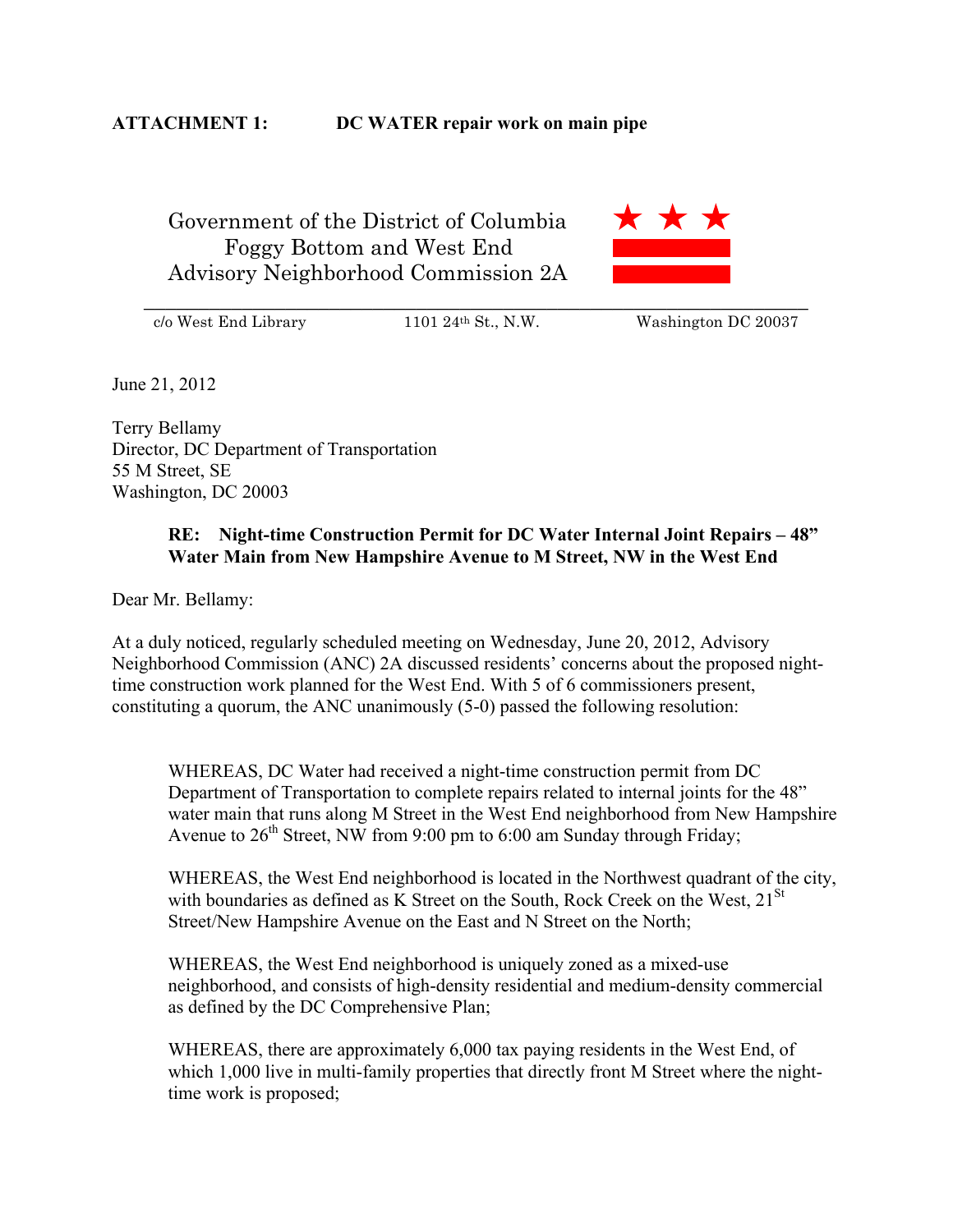WHEREAS the District of Columbia's has a number of policies in place to ensure that residents enjoy peace, order and quiet at night including limiting construction from 7:00 am to 7:00 pm, except in the case of emergencies;

WHEREAS, M Street is a six lane street, which is one-way west from Downtown through the West End, and which can easily accommodate day-time work from 7:00 am to 7:00 pm without significant impact to commuters;

NOW THEREFORE BE IT RESOLVED, that ANC 2A respectfully requests that the appropriate agencies work together to plan DC Water's work during daytime hours, that DC Department of Transportation consider this portion of M Street as non-rush hour to allow work to be completed from 7:00 am to 7:00 pm, and that night-time work be limited and only utilized in the case of emergencies.

Respectfully Submitted,

Florence Harmon Chair

cc: Council member Jack Evans, Ward 2 George Hawkins, DC Water Nicholas Majett, DC Department of Consumer and Regulatory Affairs Rebecca Coder, ANC 2A, Single Member District 2A-02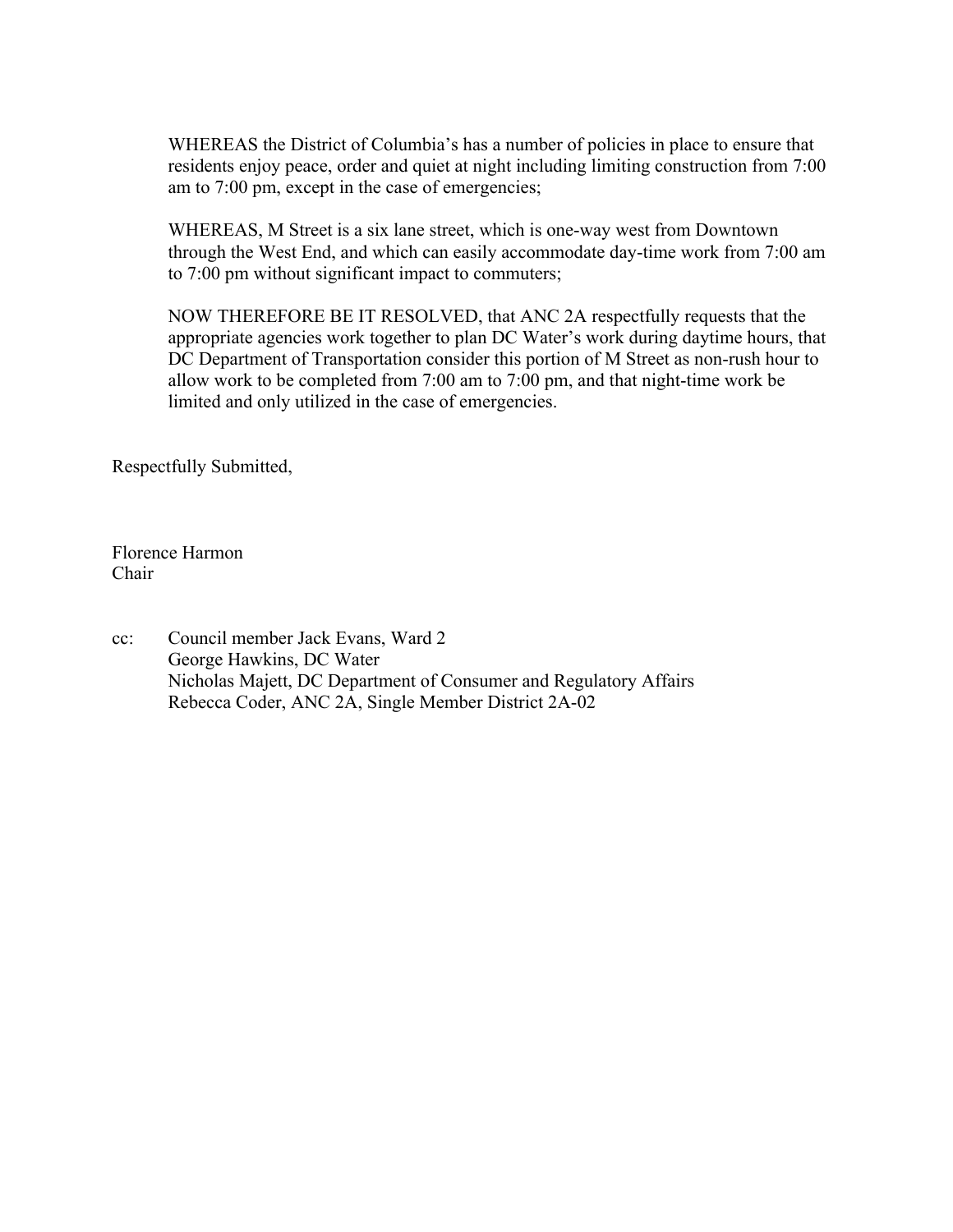### **ATTACHMENT 2: Navy/ Air Force Marathon – Sunday September 16, 2012**

Government of the District of Columbia Foggy Bottom and West End Advisory Neighborhood Commission 2A



c/o West End Library 1101 24th St., N.W. Washington DC 20037

June 21, 2012

Julie Hanson Navy - Air Force Half Marathon 5810 Kingstown Center Drive, #120 Alexandria, VA 22315

### RE: Navy - Air Force Half Marathon & Navy 5-Miler

Dear Navy - Air Force Half Marathon:

At its duly notice, regularly scheduled meeting on June 20, 2012, with five of the six commissioners present, constituting a quorum, Advisory Neighborhood Commission (ANC) 2A reviewed the request for a letter of non-objection regarding the Navy - Air Force Half Marathon & Navy 5-Miler. The ANC voted 5-0-0 to support the requested non-objection.

Please let me know if I can answer any questions in the above-referenced matter.

ON BEHALF OF THE COMMISSION,

Respectfully submitted,

Florence Harmon Chair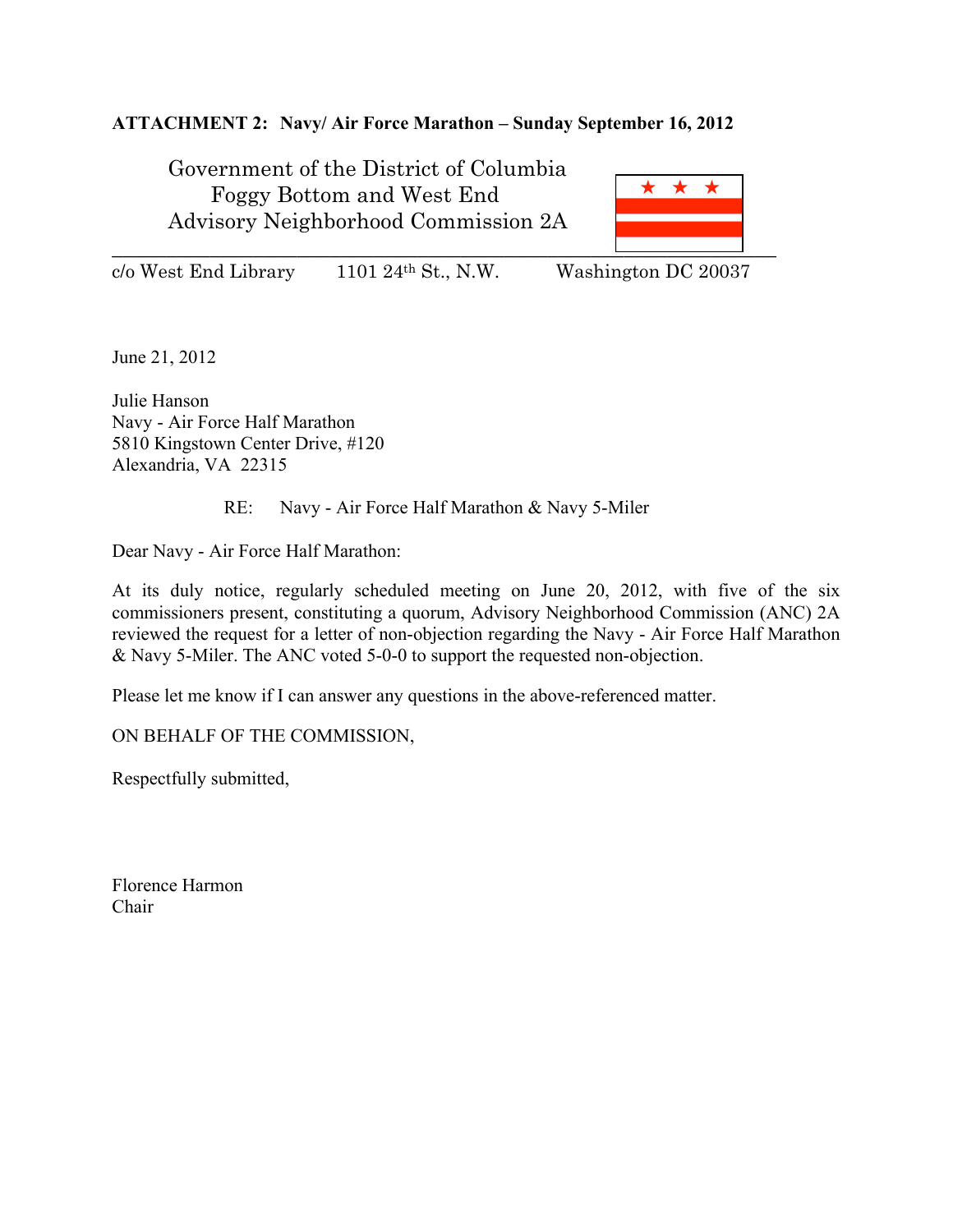### **ATTACHMENT 3: GWU Minor modifications to GWU Law Learning Garage (Sq. 103)**

#### **CORRECTED**

June 21, 2012

Anthony Hood Chairman D.C. Zoning Commission 441 4<sup>th</sup> Street, NW, Suite 210 Washington, DC 20001

#### Re: **Z.C. Case No. 06-11H/06-12H Application of The George Washington University (GW) for Minor Modification to an Approved PUD, Square 103, Lot 44**

Dear Chairman Hood and Members of the Commission:

Advisory Neighborhood Commission (ANC) 2A has examined the above-referenced application and has also heard a formal presentation of the application by GW officials at a regularly scheduled ANC meeting with a quorum present on June 20, 2012, at which meeting, with four of the six commissioners present constituting a quorum, ANC 2A unanimously adopted the following resolution.

**RESOLVED** that ANC 2A has no objection to the proposed modifications, which are minor and are limited to the design of the proposed PUD. The ANC notes that the proposed changes will actually increase the amount of landscaping and permeable space on the PUD site.

The ANC designates any of its commission members to represent it before the Zoning Commission as it relates to this resolution.

Sincerely,

Florence E. Harmon Chair

Cc: David Avitabile, Goulston &Storrs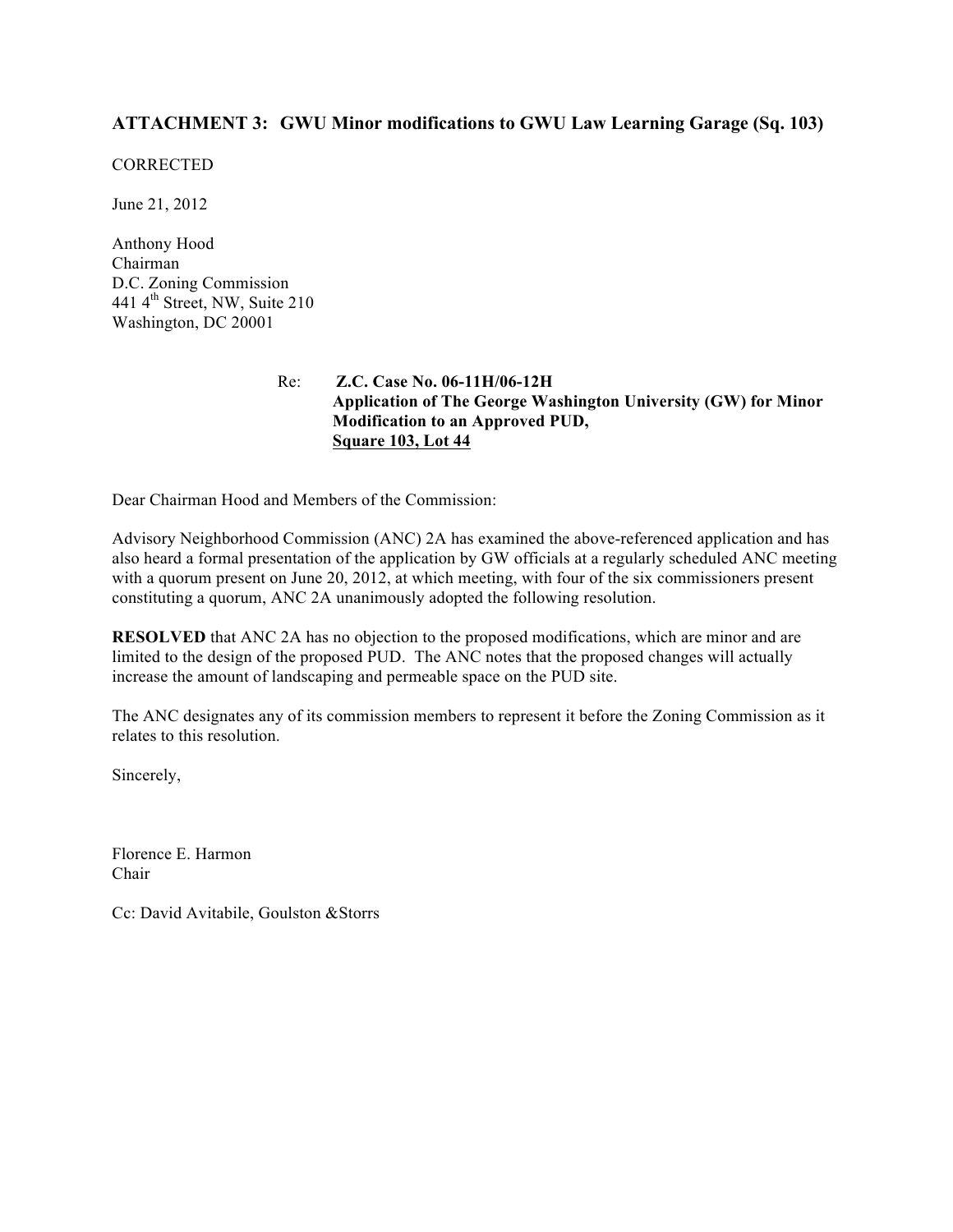### **ATTACHMENT 4: Minor Modifications for Minshall Stewart Properties – Square 100**

Government of the District of Columbia Foggy Bottom and West End Advisory Neighborhood Commission 2A

 $\star$ \_\_\_\_\_\_\_\_\_\_\_\_\_\_\_\_\_\_\_\_\_\_\_\_\_\_\_\_\_\_\_\_\_\_\_\_\_\_\_\_\_\_\_\_\_\_\_\_\_\_\_\_\_\_\_\_\_\_\_\_\_

 $c/\sigma$  West End Library 1101 24<sup>th</sup> St., N.W. Washington DC 20037

June 21, 2012

Anthony Hood Chairman D.C. Zoning Commission 441 4th Street, NW, Suite 210 Washington, DC 20001

> Re: **Z.C. Case No. 84-17A Application of Minshall Stewart Properties for Minor Modification to an Approved PUD, Square 100, Lot 120**

Dear Chairman Hood and Members of the Commission:

Advisory Neighborhood Commission (ANC) 2A has examined the above-referenced application and has also heard a formal presentation of the application by representatives of Minshall Stewart Properties at a regularly scheduled ANC meeting with a quorum present on June 20, 2012, at which meeting, with five of the six commissioners present constituting a quorum, ANC 2A unanimously adopted the following resolution.

**RESOLVED** that ANC 2A supports the proposed modifications, which are minor and are limited to the design of the proposed PUD. The ANC notes that the proposed changes will improve the amount and quality of retail space in the PUD and enhance the relationship of the building to the sidewalk, which will be a benefit to the surrounding community.

The ANC designates any of its commission members to represent it before the Zoning Commission as it relates to this resolution.

Sincerely,

Florence E. Harmon Chair

Cc: David Avitabile, Goulston & Storrs

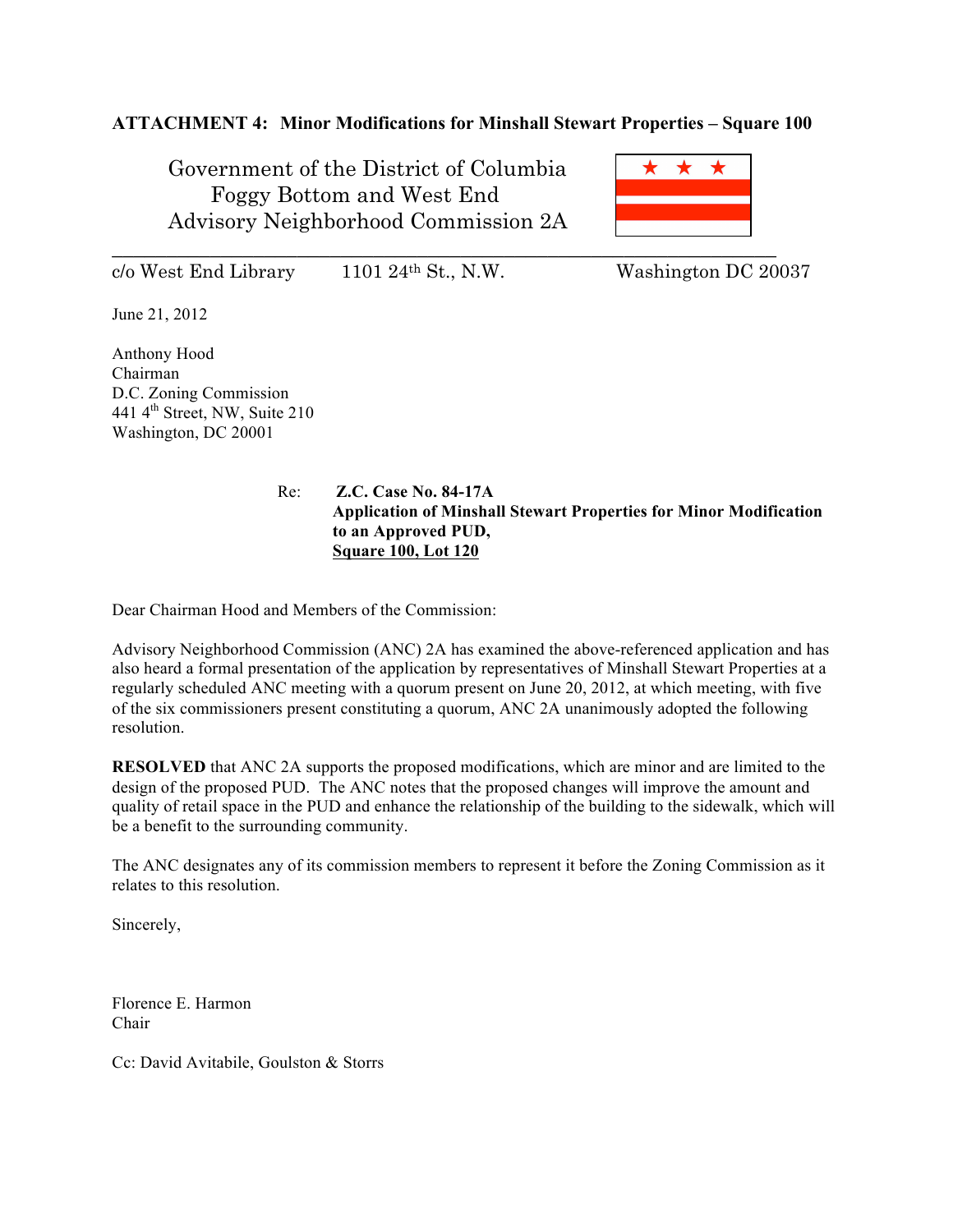### **ATTACHMENT 5: GWU Foggy Bottom Centennial Banners**

Government of the District of Columbia Foggy Bottom and West End Advisory Neighborhood Commission 2A

\_\_\_\_\_\_\_\_\_\_\_\_\_\_\_\_\_\_\_\_\_\_\_\_\_\_\_\_\_\_\_\_\_\_\_\_\_\_\_\_\_\_\_\_\_\_\_\_\_\_\_\_\_\_\_\_\_\_\_\_\_



 $c/\sigma$  West End Library 1101 24<sup>th</sup> St., N.W. Washington DC 20037

June 27, 2012

Mr. Gilberto Solano Public Space Operations Project (PSOP) 1100 4th Street SW, 2nd floor Washington D.C. 20024

### **Re:** The George Washington University '100 Years in Foggy **Bottom' streetlight banners**

Dear Mr. Solano:

Advisory Neighborhood Commission (ANC) 2A has examined the above-referenced request and has also heard a formal presentation of the application by GW officials at a regularly scheduled ANC meeting with a quorum present on June 20, 2012, at which meeting, with five of the six commissioners present constituting a quorum, ANC 2A unanimously adopted the following resolution.

**RESOLVED** that ANC 2A approved the use of the banners and recommends DDOT extend the current permit to allow the banners to remain in place. A copy of the current permit is attached.

The ANC designates any of its commission members to represent it before the District Department of Transportation as it relates to this resolution.

Sincerely,

Florence E. Harmon Chair

Cc: Susi Cora, The George Washington University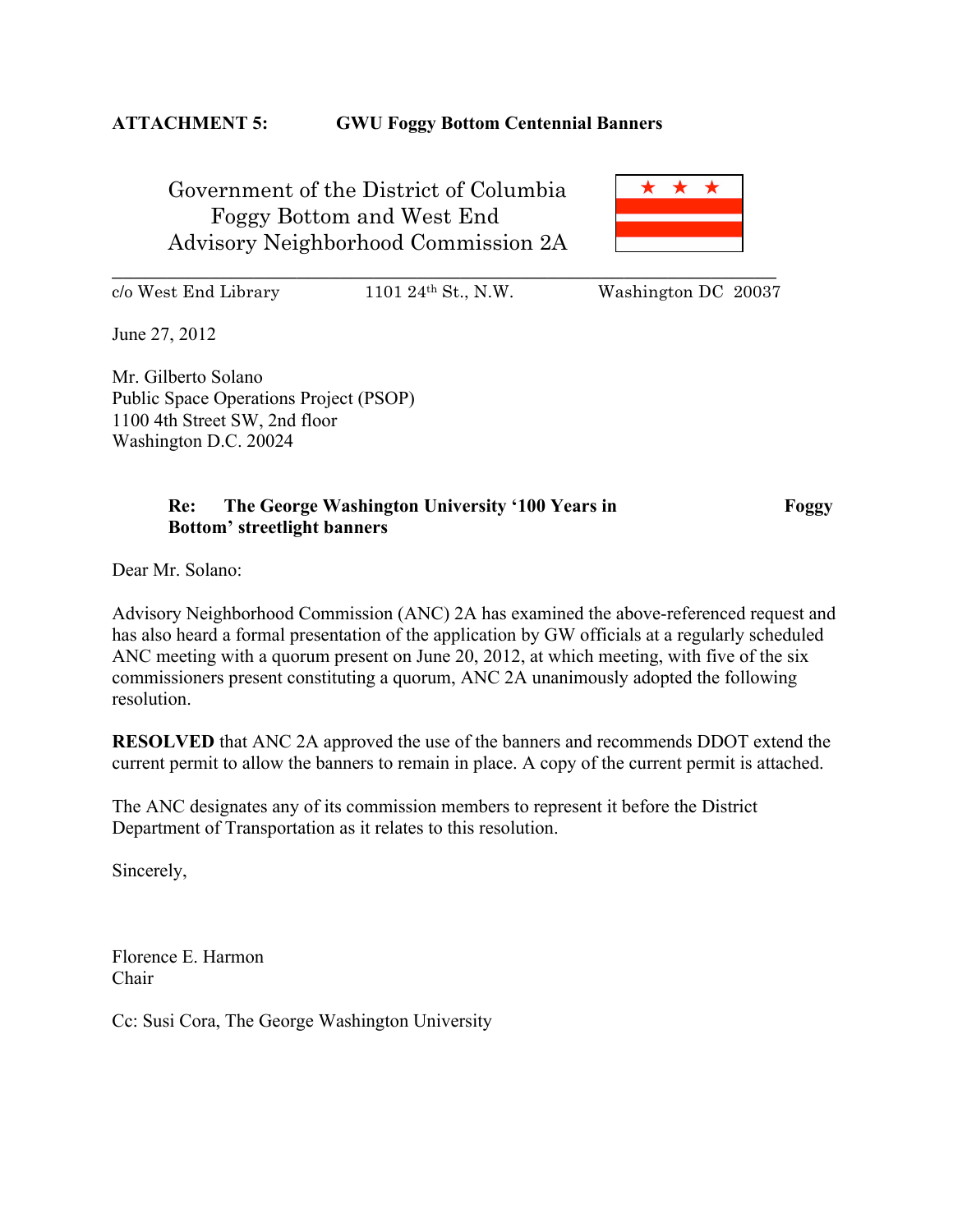### **ATTACHMENT 6: Minor Modifications to US Institute of Peace**

Government of the District of Columbia Foggy Bottom and West End Advisory Neighborhood Commission 2A



c/o West End Library 1101 24th St., N.W. Washington DC 20037

December 29, 2013

Katrina Harrison Coordinator, DDOT Public Space Committee District Department of Transportation 1100  $4^{\text{th}}$  Street, S.W.,  $2^{\text{nd}}$  Floor Washington, DC 20024

#### Re: DDOT Public Space Application for 2301 Constitution Avenue, NW (U.S. Institute of Peace) - bollards, lead walk and steps - Tracking No. 71658

Dear Ms. Harrison:

At its regularly scheduled meeting on Wednesday, June 20, 2012, the Foggy Bottom  $\&$ West End Advisory Neighborhood Commission 2A (ANC 2A), the Commission voted unanimously, a quorum of five of the six commissioners being present, to support this application.

ANC 2A reviewed and supported the public space features of the U.S. Institute of Peace project in 2007. The proposed installation of the bollards in this application is a necessary security measure to prevent unauthorized vehicles from entering the Plaza at the southeast corner of the property. A new stairway is proposed to be installed on the west side of the building, to connect an egress door to the Plaza. Only a small portion of the stairway will encroach on public space. ANC 2A views these as minor modifications which are necessary for safety and security.

ON BEHALF OF THE COMMISSION:

Sincerely,

Florence Harmon Chair

cc: ANC 2A Commissioners Christopher H. Collins, Holland & Knight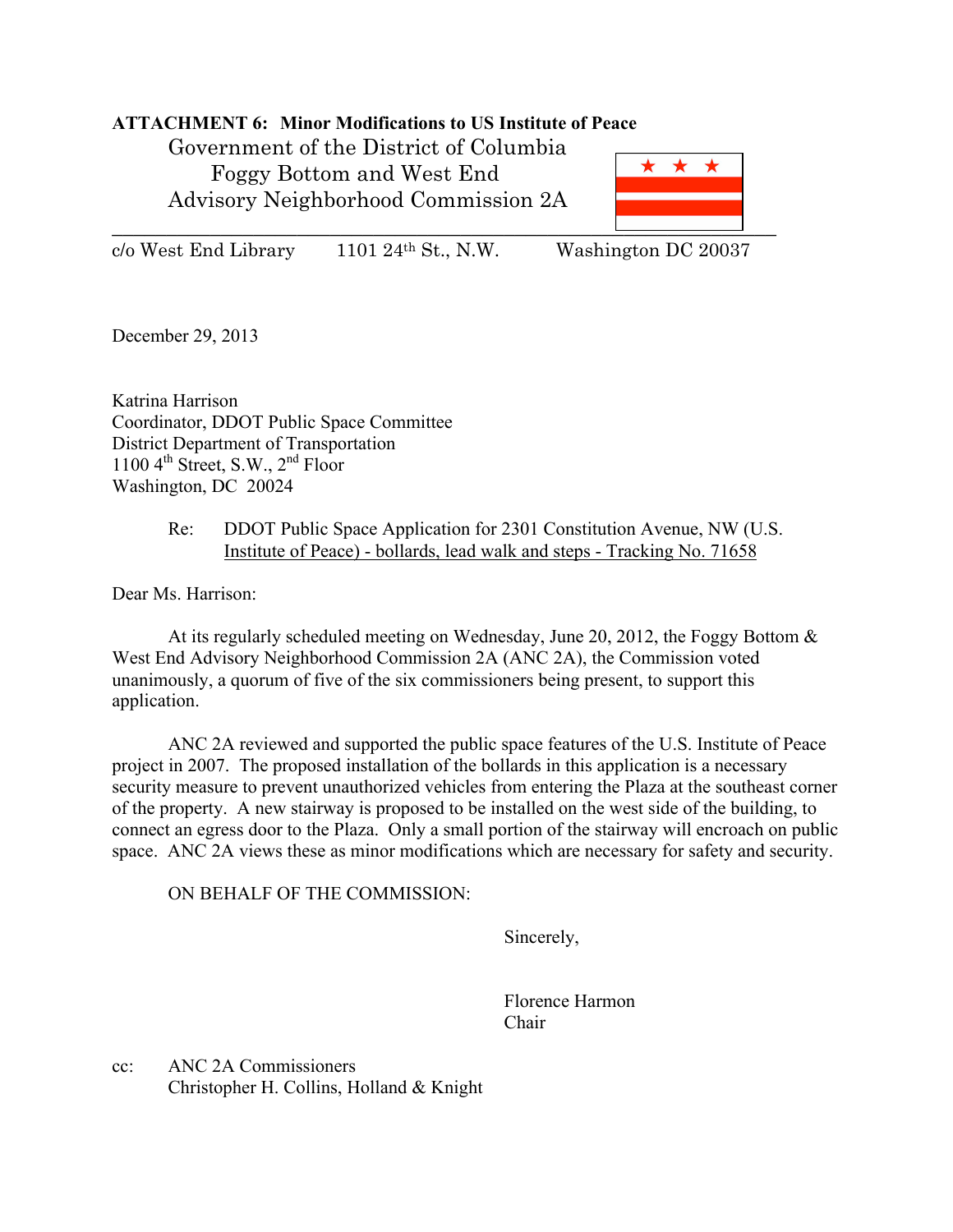# **ATTACHMENT 7: Enhance living space of 22 West and neighborhood (1177 22nd St)**

\_\_\_\_\_\_\_\_\_\_\_\_\_\_\_\_\_\_\_\_\_\_\_\_\_\_\_\_\_\_\_\_\_\_\_\_\_\_\_\_\_\_\_\_\_\_\_\_\_\_\_\_\_\_\_\_\_\_\_\_\_

Government of the District of Columbia Foggy Bottom and West End Advisory Neighborhood Commission 2A

c/o West End Library 1101 24th St., N.W. Washington DC 20037

June 21, 2012

Katrina Harrison Coordinator, DDOT Public Space Committee District Department of Transportation 1100  $4^{\text{th}}$  Street S.W. /  $2^{\text{nd}}$  Floor Washington, DC 20024

> Re: DDOT public space application for 1177  $22<sup>nd</sup>$  Street (Square 71 – 22 West, A Condominium) – Changes to existing landscape bed.

Dear Ms. Harrison:

At its regularly scheduled meeting on Wednesday, June 20, 2012, of the Foggy Bottom & West End Advisory Neighborhood Commission 2A (ANC 2A), the Commission voted unanimously, a quorum of five of the six commissioners being present, to support the application from 22 West, A Condominium for the improvements to the landscape bed fronting the community as presented in their drawings, including the fountain, in-ground lights and bollards. We believe they will enhance the aesthetics of 22nd Street between L  $\&$  M Streets, as well as increase pedestrian safety near the entrance of the Exxon gas station.

ON BEHALF OF THE COMMISSION:

Sincerely,

Florence Harmon Chair

cc: ANC 2A Commissioners Gregory Brooksher, General Manager, 22 West, A Condominium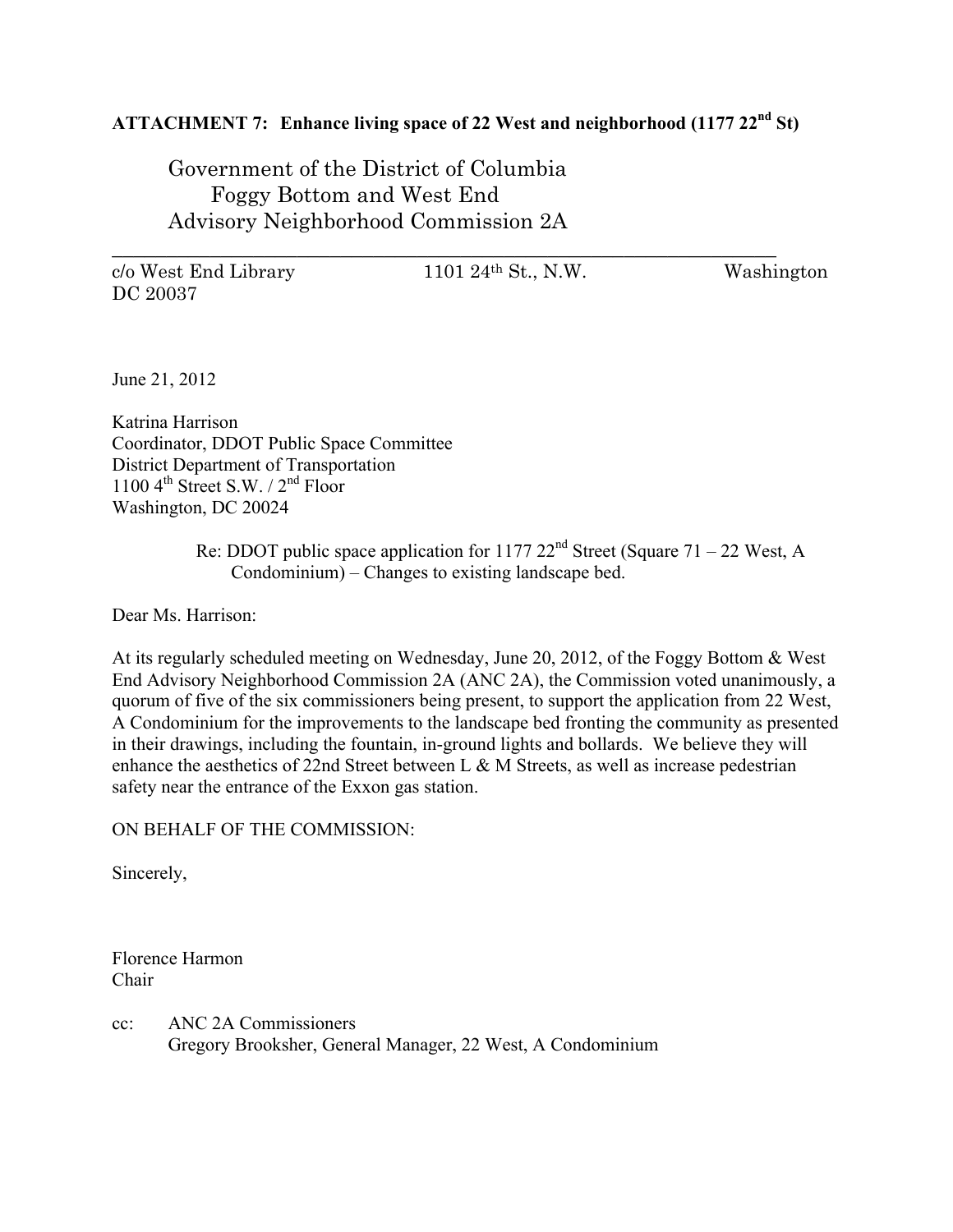**ATTACHMENT 8: Gratitude for NPS work near Watergate complex and Kennedy Center** 

> Government of the District of Columbia Foggy Bottom and West End Advisory Neighborhood Commission 2A

\* \* \*

 $\mathcal{L}_\mathcal{L} = \mathcal{L}_\mathcal{L} = \mathcal{L}_\mathcal{L} = \mathcal{L}_\mathcal{L} = \mathcal{L}_\mathcal{L} = \mathcal{L}_\mathcal{L} = \mathcal{L}_\mathcal{L} = \mathcal{L}_\mathcal{L} = \mathcal{L}_\mathcal{L} = \mathcal{L}_\mathcal{L} = \mathcal{L}_\mathcal{L} = \mathcal{L}_\mathcal{L} = \mathcal{L}_\mathcal{L} = \mathcal{L}_\mathcal{L} = \mathcal{L}_\mathcal{L} = \mathcal{L}_\mathcal{L} = \mathcal{L}_\mathcal{L}$ 

c/o West End Library 1101 24th Street NW Washington, DC 20037

Peter May Associate Regional Director National Park Service National Capital Region Peter\_May@nps.gov

Jennifer Talken-Spaulding Cultural Resources Program Manager National Mall and Memorial Parks Washington, DC jennifer talken-spaulding@nps.gov

Dear Mr. May and Ms. Talken-Spaulding:

On June 20, 2012, the Foggy Bottom and West End Advisory Neighborhood Commission, at a duly noticed meeting with quorum of five of the six commissioners being present, adopted by a vote of 5-0-0 the following resolution.

WHEREAS, the National Park Service (NPS) maintains several green public park areas around the Watergate complex and the Kennedy Center for the Performing Arts, including Juarez Circle;

WHEREAS, NPS recently completed the rehabilitation of Juarez Circle, restoring the statue of Benito Juarez and providing beautiful landscape;

WHEREAS, the NPS recently responded to concerns in the neighborhood about overgrown grass and trash in the park on Virginia Ave. at 25th St., NW over the E Street expressway by promptly mowing the grass and cleaning the park;

THEREFORE, the Foggy Bottom and West End Advisory Neighborhood Commission congratulates the NPS over the wonderful and timely job it did in the rehabilitation of Juarez Circle, and expresses its deep appreciation for the diligent care with which NPS maintains the green areas in our neighborhood in fulfillment of its mission to conserve the scenery and historic objects for the enjoyment of this and future generations.

Very truly yours,

Florence Harmon Armando Irizarry

ANC Chair ANC Commissioner SMD2A04